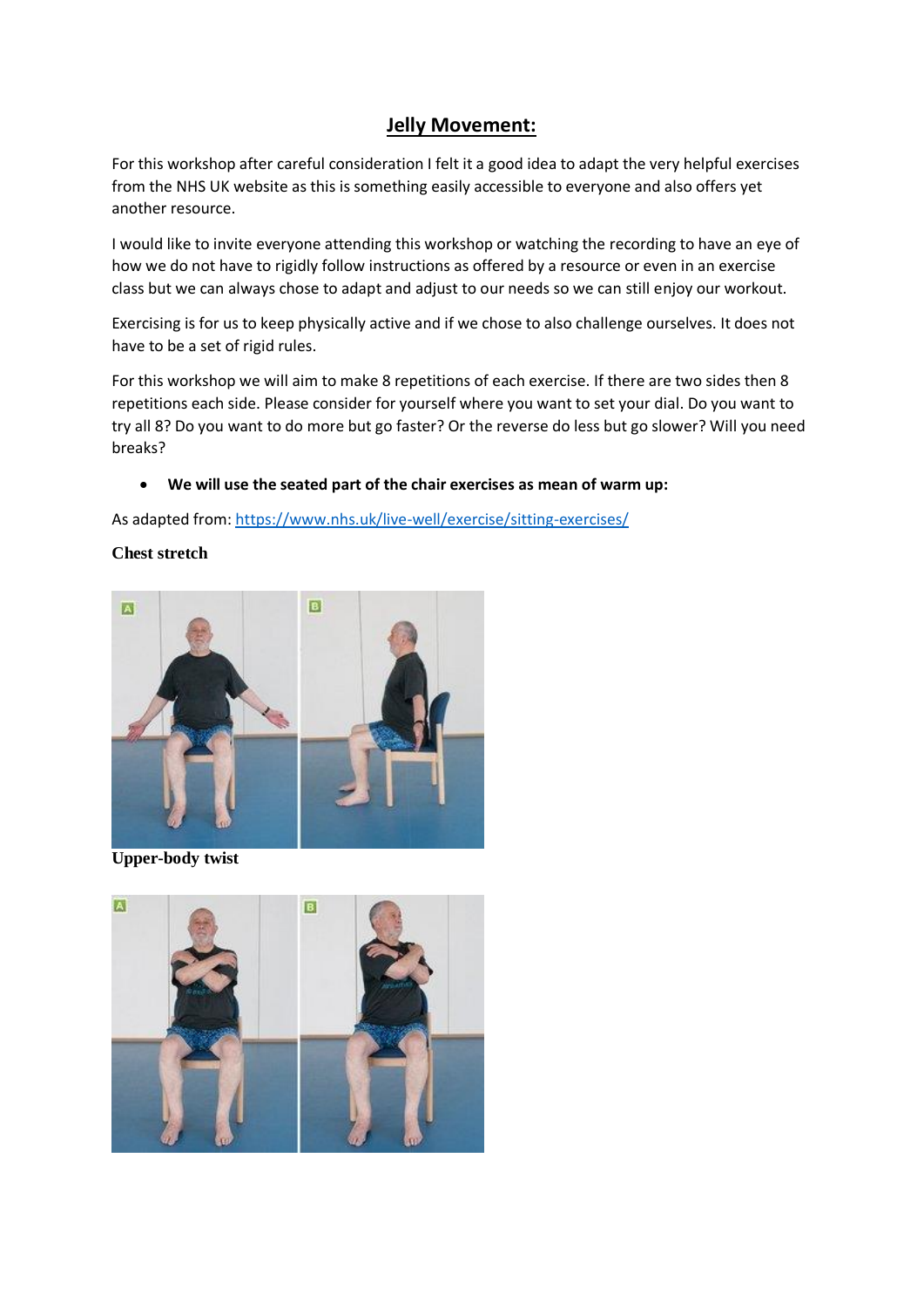# **Hip marching**



**Ankle stretch** 



Arm raises

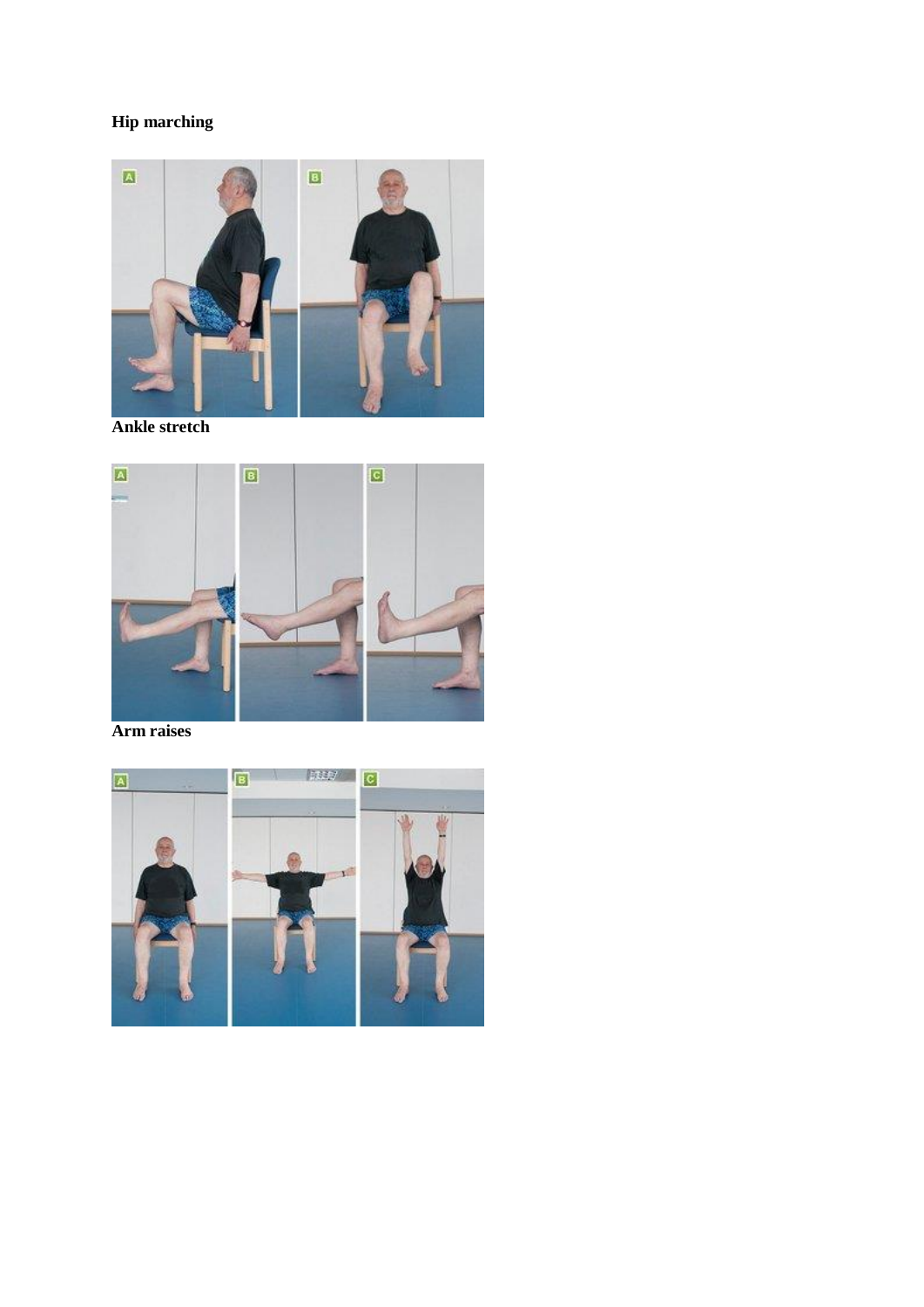#### **Neck rotation**



**Neck stretch**



**We will be using the strengthening exercises to start bringing more energy in our body:**

As adapted from<https://www.nhs.uk/live-well/exercise/strength-exercises/>

**Sit-to-stand**

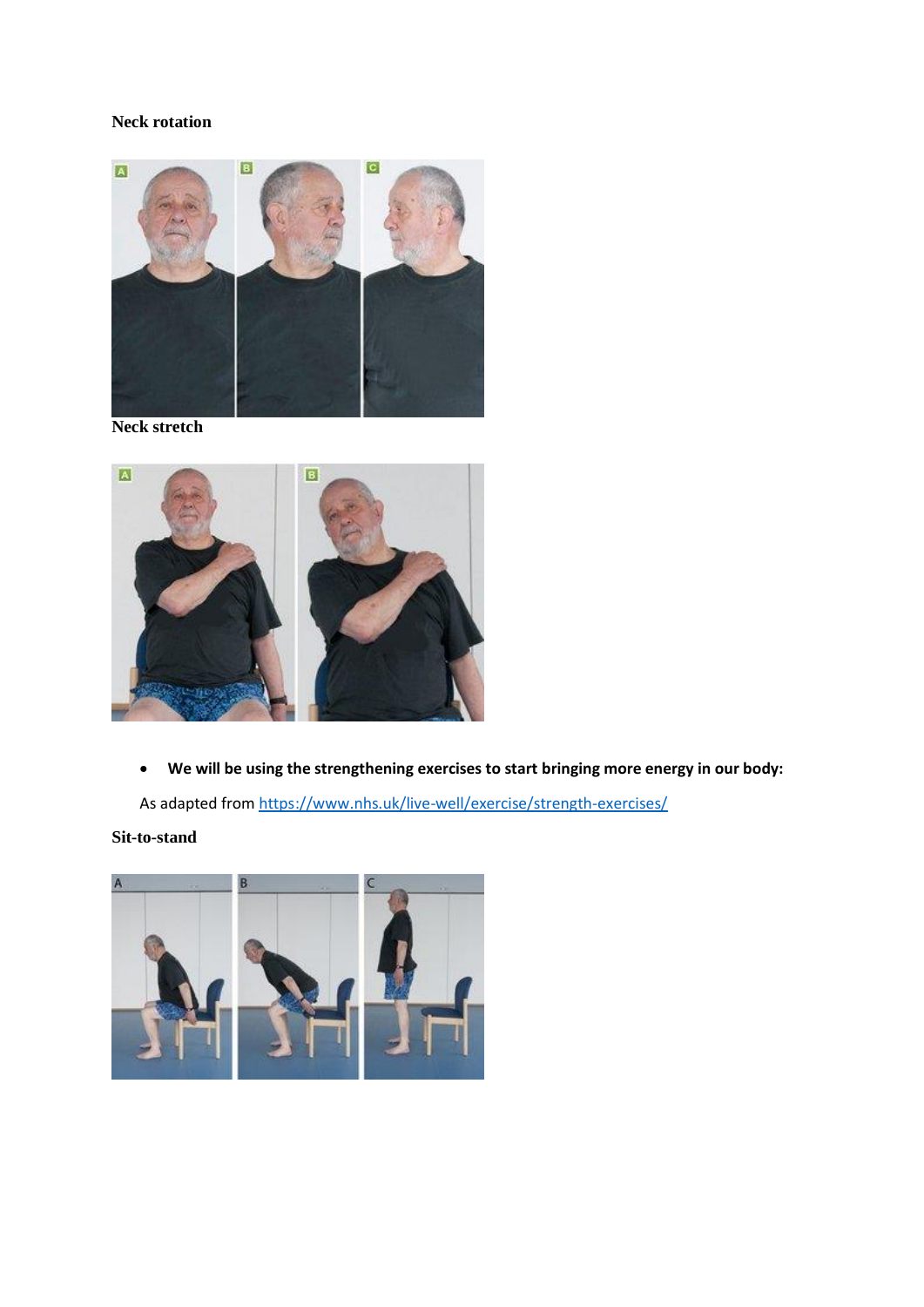### **Mini-squats**



# **Calf raises**



# **Sideways leg lift**

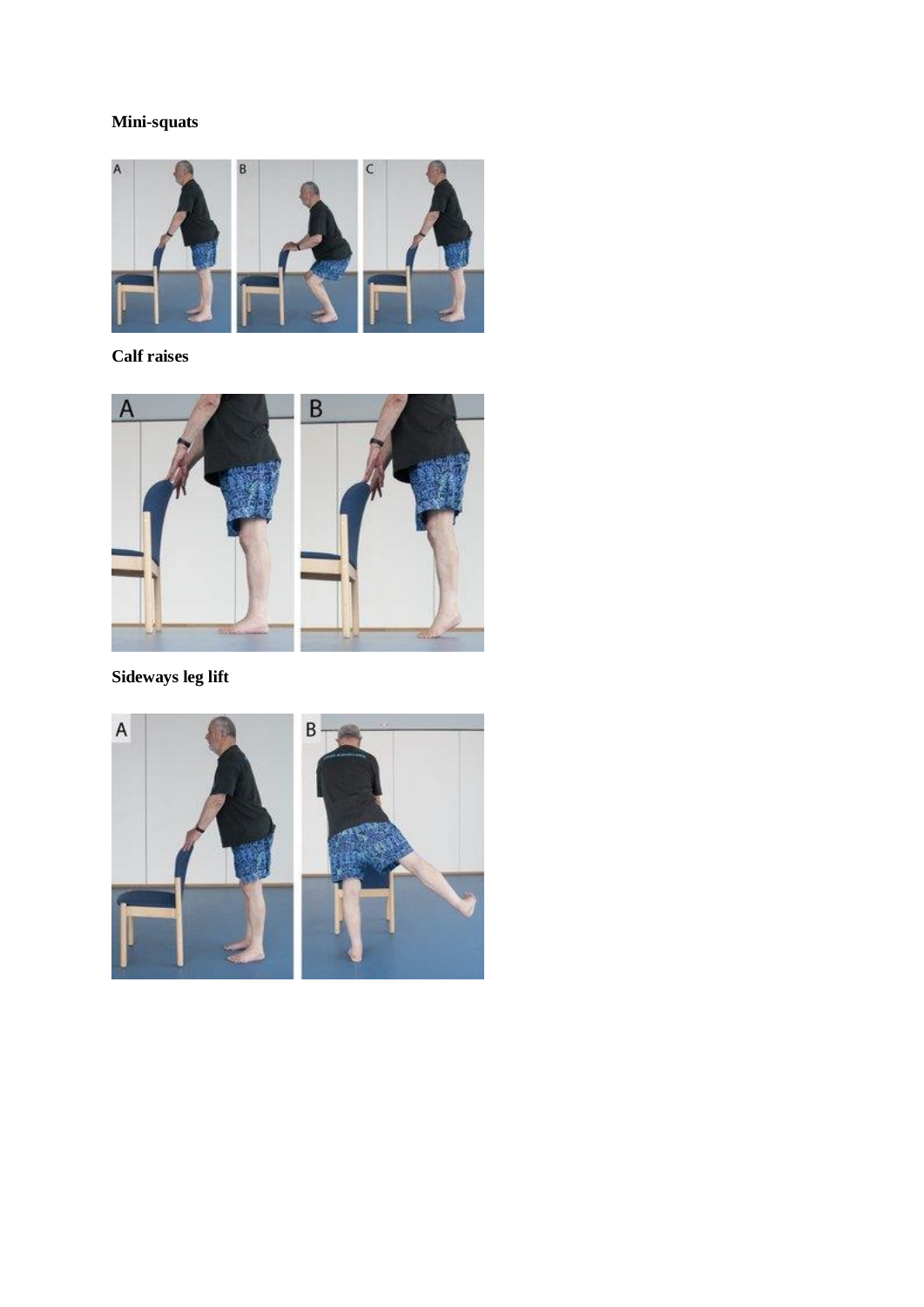# Leg extension



Wall press-up



**Biceps curls** 

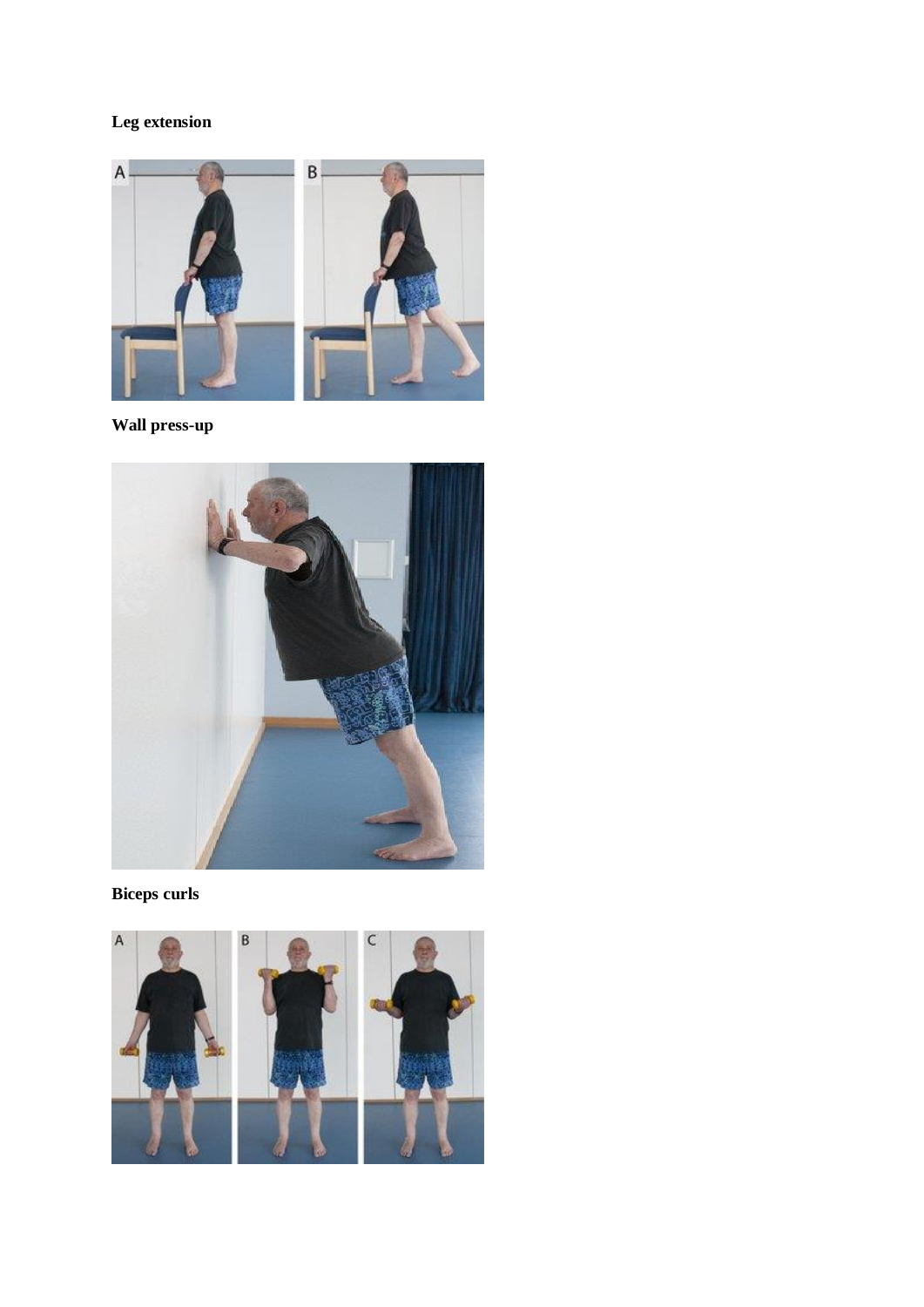**We will be using the balancing exercises also for more energy in our body:**

As adapted from<https://www.nhs.uk/live-well/exercise/balance-exercises/>

#### **Sideways walking**



**Simple grapevine**



**Heel-to-toe walk**

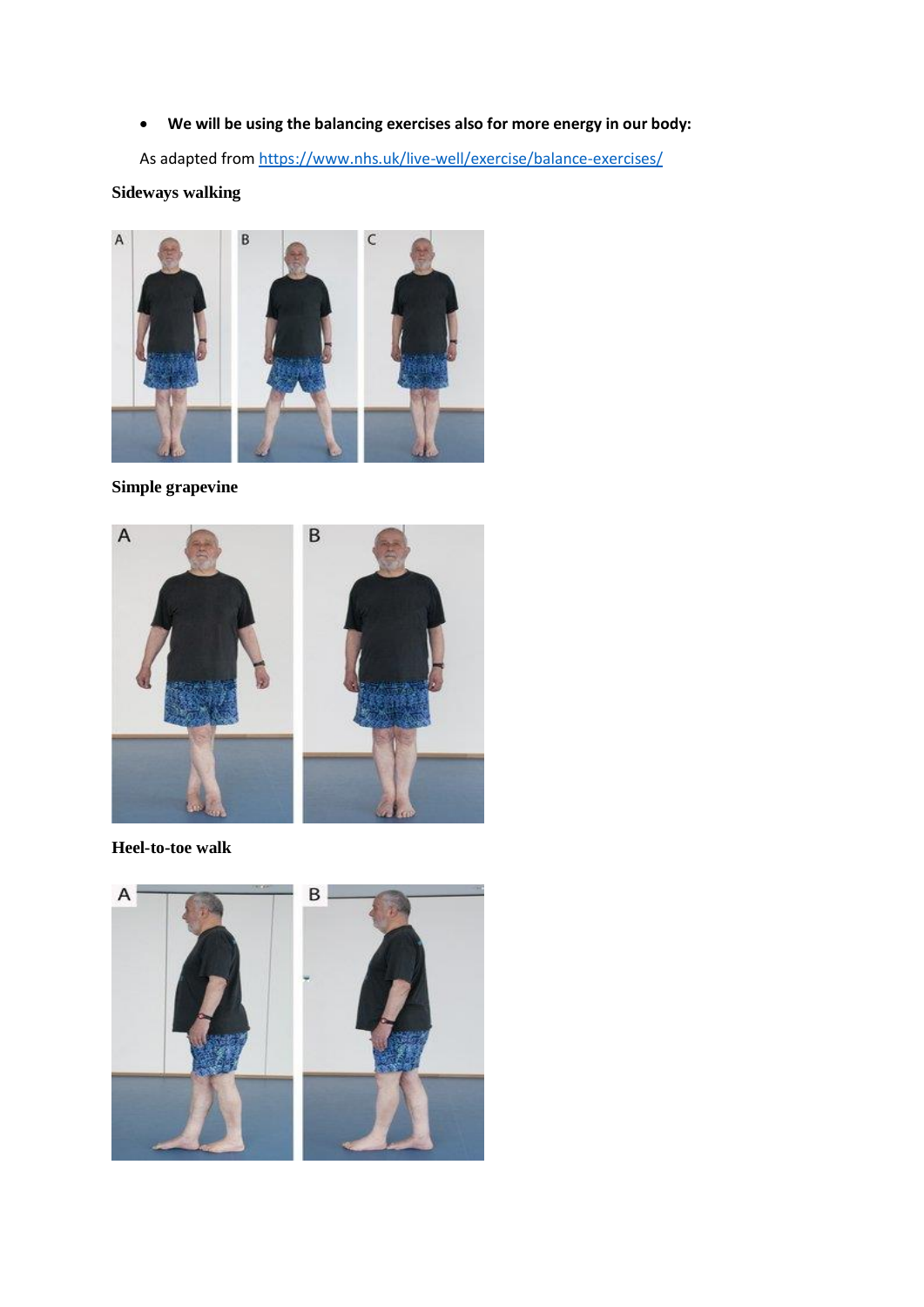# **One-leg stand**



**Step-up**

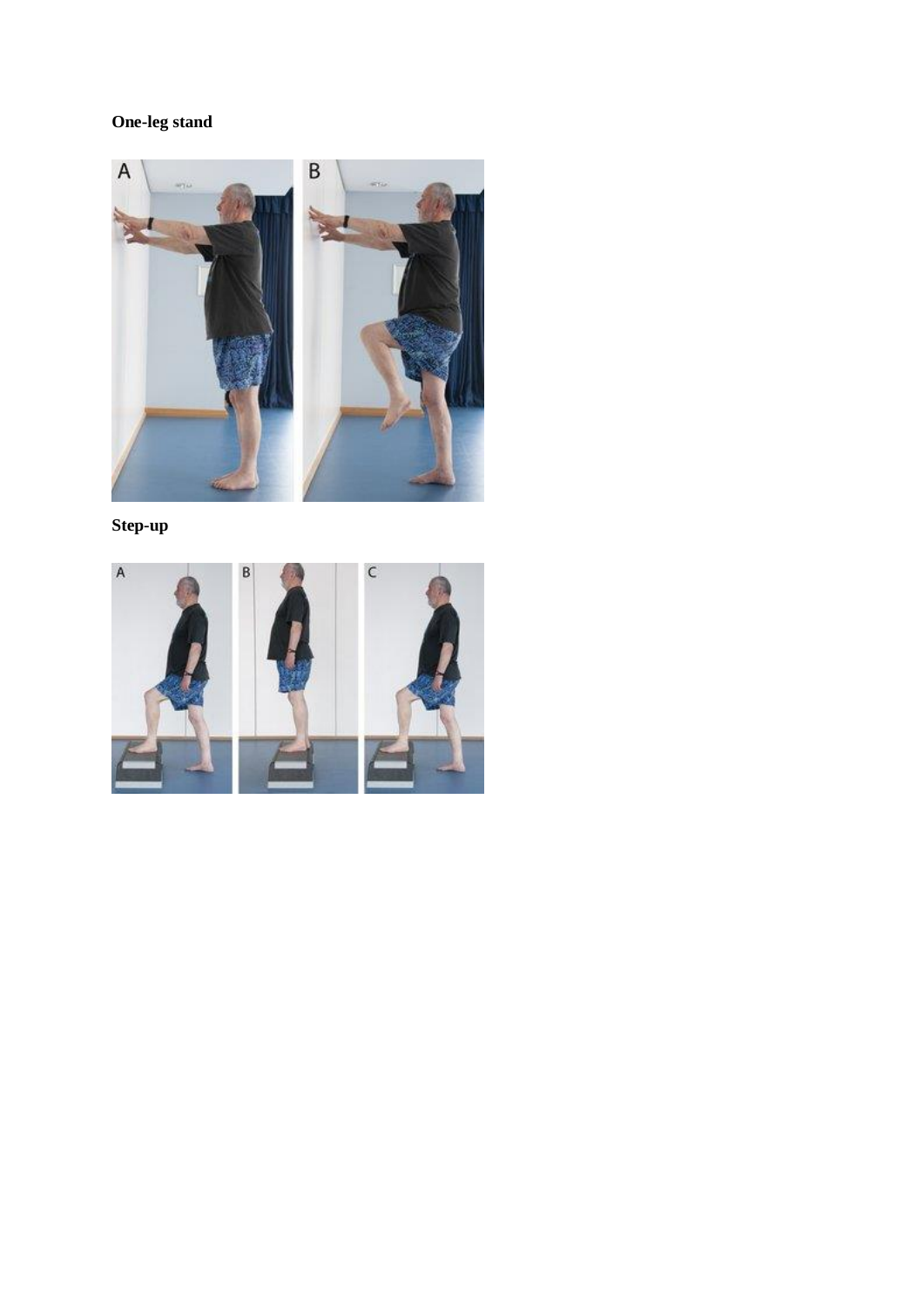**We will be using the 10 min workouts to challenge ourselves:**

As adapted from<https://www.nhs.uk/live-well/exercise/10-minute-workouts/>

6- [seconds pre-exercise warm-up](https://www.nhs.uk/live-well/exercise/how-to-warm-up-before-exercising/)



10- [seconds cardio workout](https://www.nhs.uk/live-well/exercise/10-minute-home-cardio-workout/)



10- [seconds toning workout](https://www.nhs.uk/live-well/exercise/10-minute-home-toning-workout/)

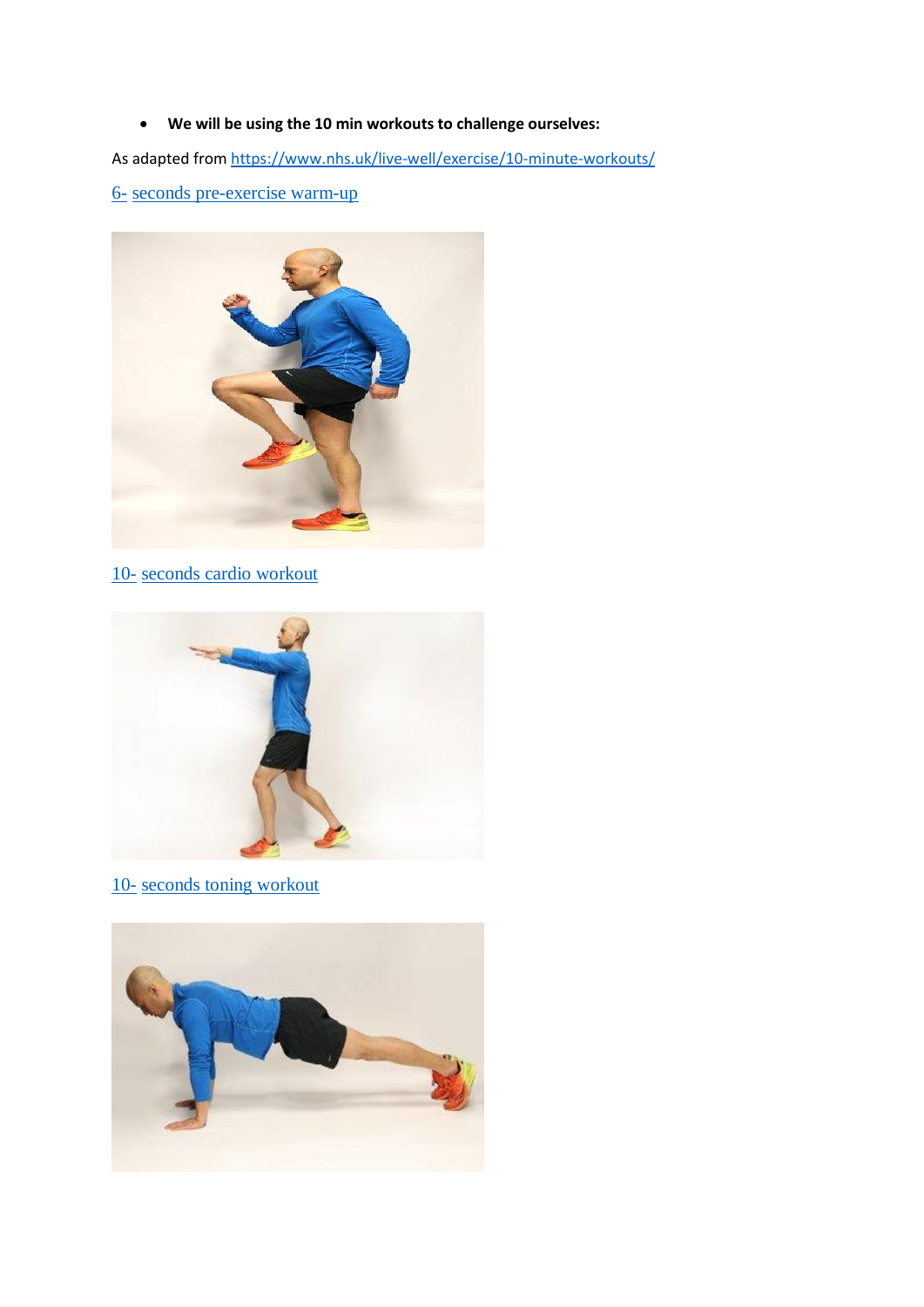# 10- [seconds legs, bums and tums workout](https://www.nhs.uk/live-well/exercise/10-minute-legs-bums-tums-home-workout/)



10- [seconds abs workout](https://www.nhs.uk/live-well/exercise/10-minute-abs-workout/)



10- [seconds firm butt workout](https://www.nhs.uk/live-well/exercise/10-minute-firm-butt-workout/)



10-seconds [upper arms blaster](https://www.nhs.uk/live-well/exercise/10-minute-upper-arms-workout/)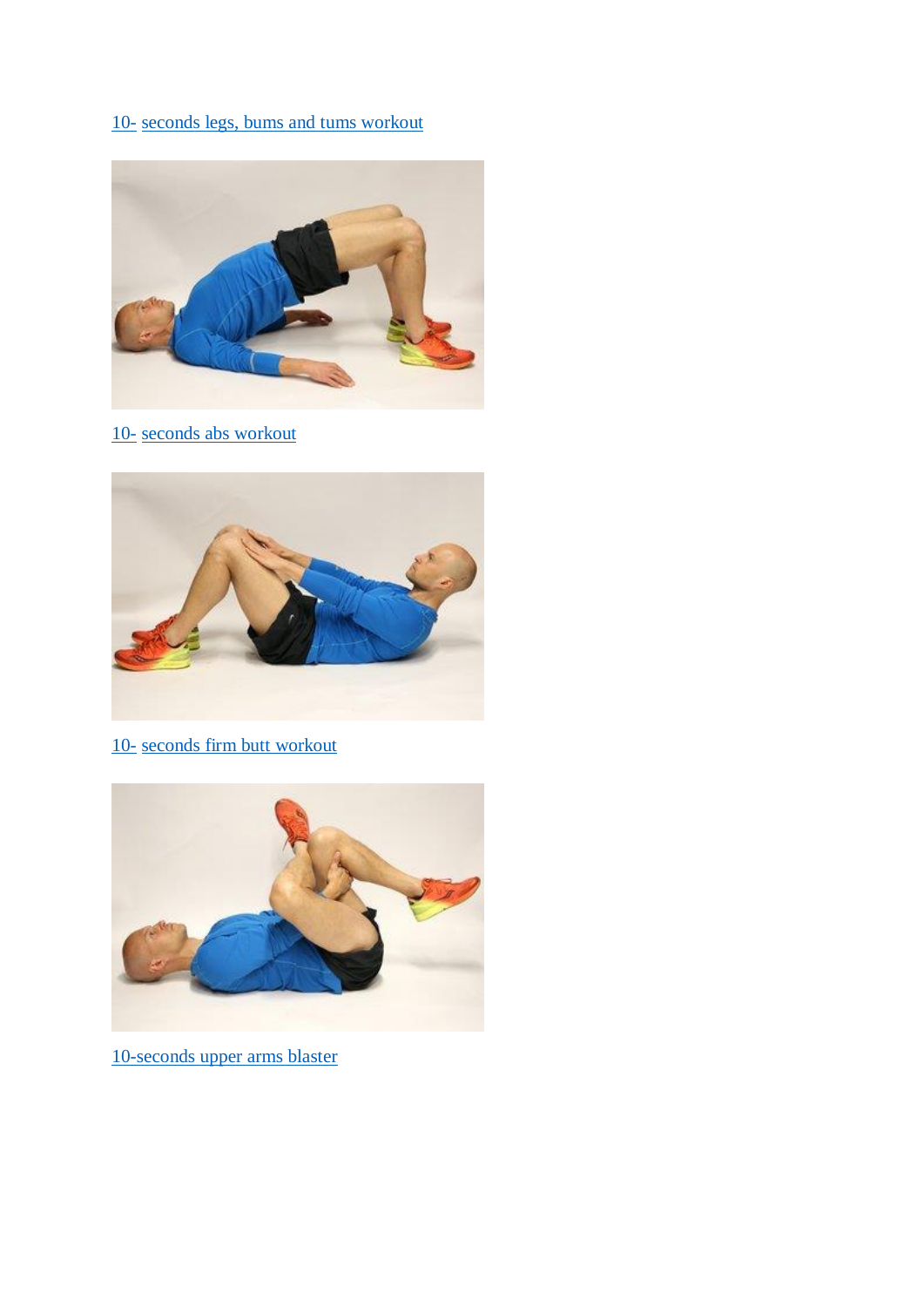

5- [seconds cool-down routine](https://www.nhs.uk/live-well/exercise/how-to-stretch-after-exercising/)



**Cool down with the flexibility exercises :**

As adapted from<https://www.nhs.uk/live-well/exercise/flexibility-exercises/>

#### **Neck rotation**